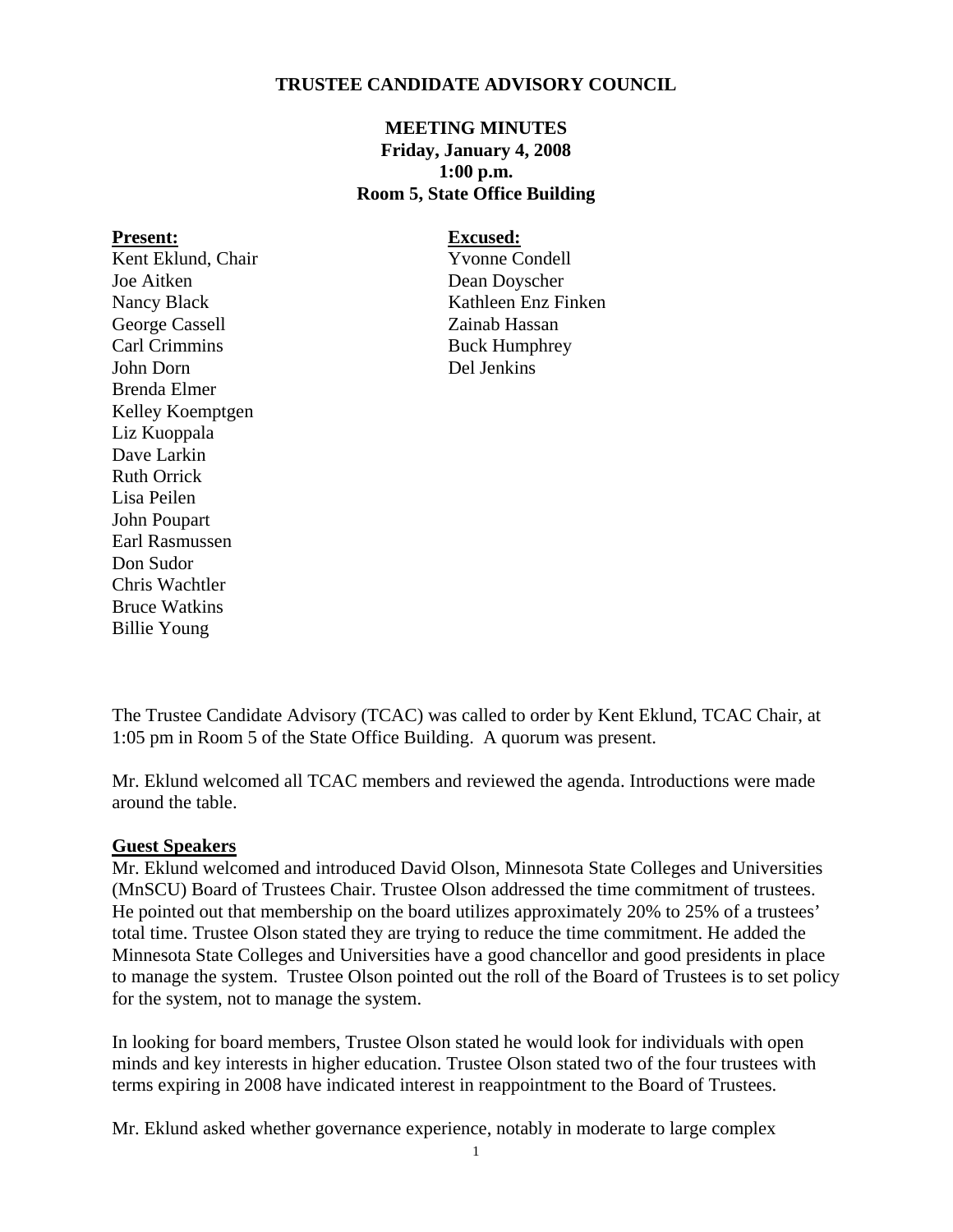systems, was an important criterion for board members. Trustee Olson responded that both governance and policy experience are critical.

Mr. Watkins raised questions regarding the per diems for board members. Trustee Olson stated members may be compensated \$55 a day for board related activities and the mileage compensated is based on the current IRS rate. He noted the goal is not to make the commitment to the board an expense commitment.

Mr. Eklund asked whether there were any specific issues coming up in the next six year period that would be unusual or would help the TCAC frame their thoughts when reviewing candidates. In response, Trustee Olson spoke to four goals the board has already laid out. First, the Board is aware that in the next six years there will be a need for a new chancellor. The Board of Trustees will manage the selection process for the new chancellor. Second, the board will focus on serving the underserved and analyzing the future workforce. Third, the board will focus on STEM (science, technology, engineering and math) initiatives by encouraging students into careers in STEM fields and by producing more teachers in STEM fields. Finally, the board is putting together an economic model to learn the real cost of attending a MnSCU school.

Ms. Peilen asked if MnSCU was feeling competition from on-line educators. Trustee Olson stated they are feeling the competition, but MnSCU has increased there on-line courses as well. Ms. Peilen then inquired whether the management of the physical property MnSCU possesses is a liability in competing with on-line educators. Trustee Olson stated the real estate properties including upgrading and maintaining the buildings is a high cost, but the physical institutions are a part of the communities where they are located and are often economic engines to those communities. In order for MnSCU to compete and survive, campuses will need to work more closely, and be more nimble in terms of updating curriculum and keeping up with the changing economy.

Mr. Larkin inquired into the role of trustees in the development of curriculum. Trustee Olson responded that unless it had to do with policy or there was a problem, the board would have no role in the development of curriculum. He stated faculty and staffs likely have a better understanding of the curriculum than the board.

Mr. Eklund thanked Trustee Olson for addressing the council and requested Trustee Olson encourage the incumbents interested in reappointment re-apply and go through the TCAC process.

Mr. Eklund introduced Susan Heegaard, Director of the Minnesota Office of Higher Education. Ms. Heegaard gave an overview of the governor's appointment process. She noted the governor takes the appointment process very seriously. Ms. Heegaard pointed out that two of the four trustees appointed in 2006 were from the TCAC recommendations. Ms. Heegaard stated the governor tries to look at TCAC candidate recommendations. In his selection process, the governor looks at the overall compensation of the board in terms of system and organizational experience. Ms. Heegaard stated the governor is looking for board members that are interested and engaged; able to work collaboratively; think innovatively and strategically; and have exposure to education and policy.

Ms. Young asked Ms. Heegaard for suggestions for methods to find the best applicants. Ms. Heegaard stated that to reach different groups the description of the role of a trustee must be